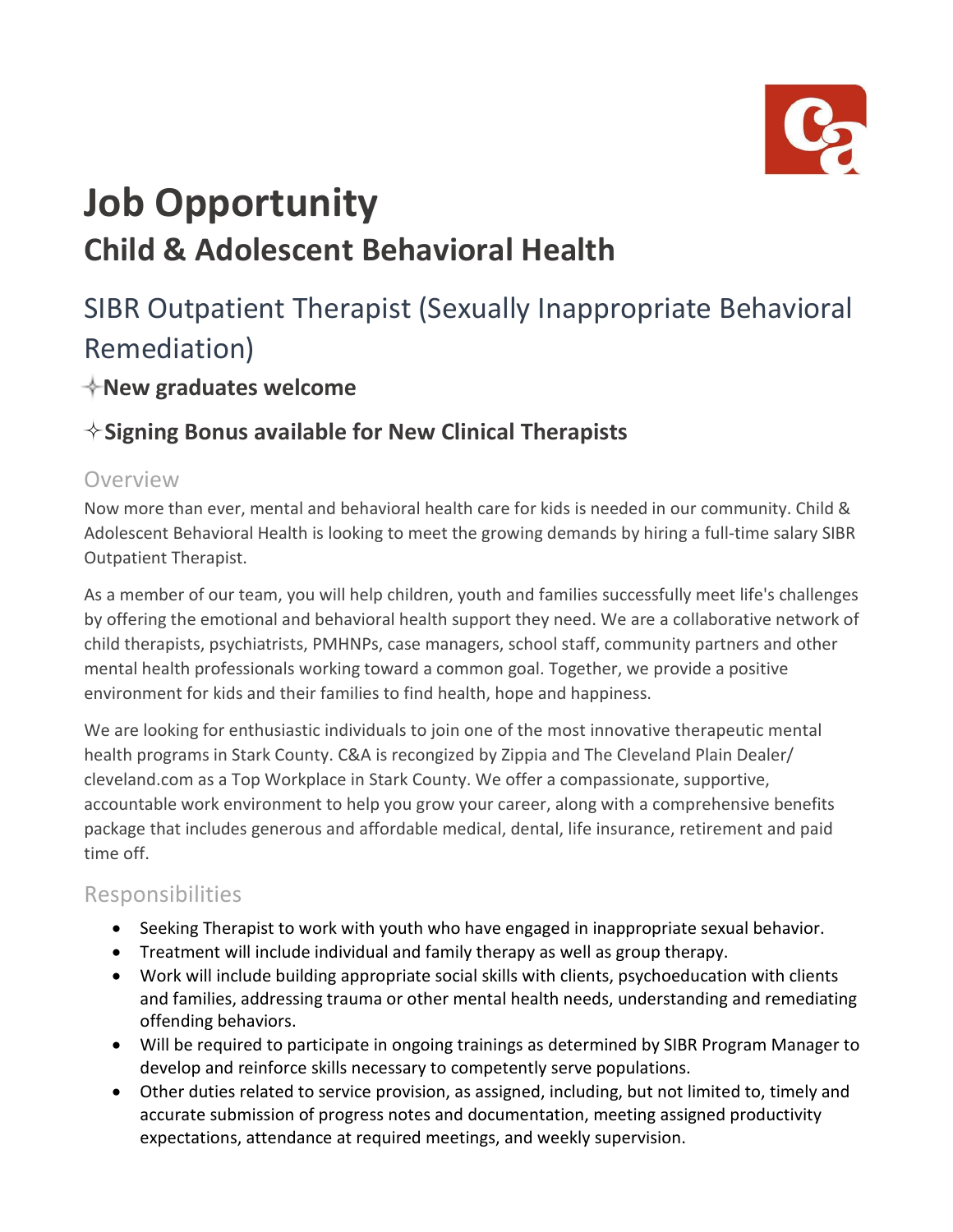### Skill and Experience

- Experience, training, or willingness to obtain skills working with youth with problem sexual behaviors.
- Experience, training, or knowledge of the effects of trauma and interventions to treat trauma and restore resiliency.
- Experience working with courts and juvenile justice populations valuable.
- For those interested in working with the above-described populations who require greater skills and competency, training with CEUs will be provided.
- Must have excellent communication skills and be able to function well as a team member.
- Must be culturally competent and willing to work with clients and families within various and diverse populations.

#### **Qualifications**

Licensed in the state of Ohio to provide assessment and therapy via the Ohio Counselor, Social Worker, and Marriage and Family Therapist Board, or the Ohio Board of Psychology. Must possess at least a Master's Degree(s) in Counseling, Psychology, Social Work.

#### Why Child & Adolescent Behavioral Health

At Child & Adolescent Behavioral Health, we are here for you, so you can be there for them. We provide a supportive environment for our clinical therapists to grow and lead in their careers, and in turn, you bring unmatched compassionate care and expertise.

We have been recognized as one of the Top 10 Best Companies to work for in Stark County, because we strive to take care of our team at work and at home.

#### Salary and Compensation

Salary and compensation will be based upon licensure status and experience. Full time employees are eligible for full medical benefits, life insurance, paid time off and matched retirement plans.

#### Schedule and Hours

Full-time. Some evening hours required.

#### Recognition and Awards

Child & Adolescent Behavioral Health has been recognized and ranked on three Zippia lists:

- Best Non-Profit Companies to Work for in Ohio
- Best Companies to Work for in Canton, Ohio
- Biggest Companies in Canton, Ohio
- Canton Regional Chamber of Commerce Community Salute Award 2018 Award of Appreciation